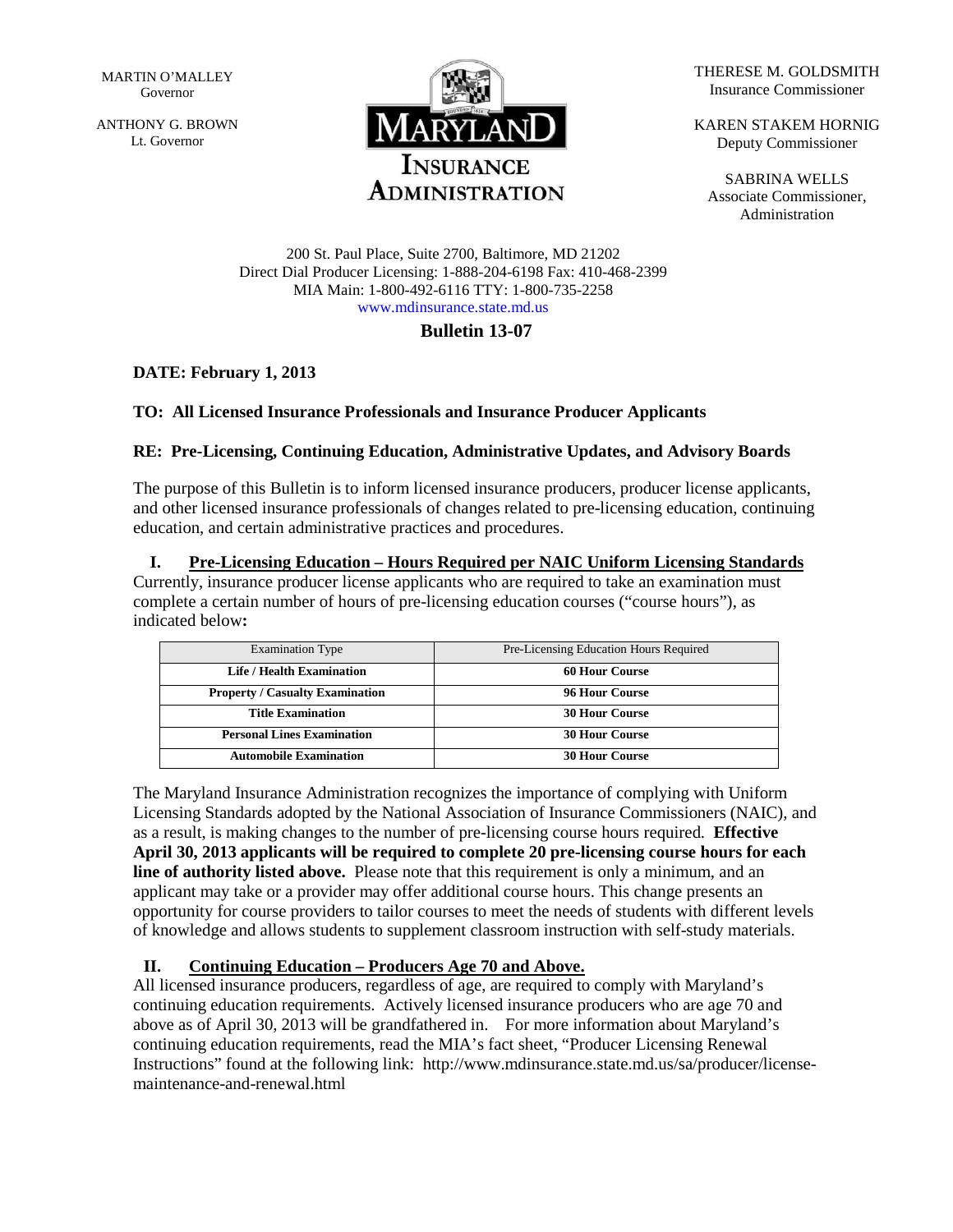# **III. Green Initiative -Administrative Updates**

Registrants and licensees should use the online license print feature available via State Based Systems (SBS) at [www.statebasedsystems.com/](http://www.statebasedsystems.com/) to print initial, renewal or duplicate licenses. Effective April 30, 2013, the MIA will only print and mail initial, renewal or duplicate licenses to licensed insurance professionals upon request.

### **IV. Applications for Advisory Board Requested.**

Section10-110 of the Insurance Article authorizes the Commissioner to appoint an advisory board for life and health insurance and an advisory board for property and casualty insurance to assist the Commissioner in reviewing continuing education courses, examinations, and other matters relating to the education and qualification of insurance producers.

Applications for those who wish to serve as volunteer members of either advisory board are being accepted through March 1, 2013. The first quarterly Advisory Board meeting will be held in April, 2013. If you are an actively licensed insurance producer, or an employee or officer of an insurer with experience in life, health, property, and/or casualty insurance, and are interested in serving as a volunteer member on either advisory board, please complete the Producer Licensing Advisory Board Member Application found at the following link:

[http://www.mdinsurance.state.md.us/sa/docs/documents/producer/advisory-board](http://www.mdinsurance.state.md.us/sa/docs/documents/producer/advisory-board-application.pdf)[application.pdf](http://www.mdinsurance.state.md.us/sa/docs/documents/producer/advisory-board-application.pdf)

Completed applications should be mailed to:

Producer Licensing Unit Maryland Insurance Administration 200 St. Paul Place Suite 2700 Baltimore, MD 21202

All applications must be postmarked no later than March 1, 2013.

#### **Useful Links and Online Services**

The Maryland Insurance Administration has launched a Facebook page: [www.facebook.com/MdInsuranceAdmin](http://www.facebook.com/MdInsuranceAdmin) and also issues free updates for industry representatives and consumers electronically. Sign up for eNotices at: <https://public.govdelivery.com/accounts/MDINSUR/subscriber/new> .

All licensed insurance professionals and applicants are encouraged to use online tools when submitting requests related to initial licenses, license renewals, license modifications, and demographic updates. Please review the chart below and take advantage of these services.

| <b>Online Service / Description</b>                                                   | <b>Website Address</b>    |  |
|---------------------------------------------------------------------------------------|---------------------------|--|
| <b>SBS Licensee Look-Up</b>                                                           |                           |  |
| Provides consumers, licensees, and company representatives with real-time,            | www.statebasedsystems.com |  |
| direct access to non-confidential license information.                                |                           |  |
| <b>SBS License Print</b>                                                              |                           |  |
| Allows users to print free .pdf copies of licenses after initial issuance or any      |                           |  |
| change to license data.                                                               |                           |  |
| <b>SBS Report Generator</b>                                                           |                           |  |
| Allows users to generate and purchase a report/list of licensees in a state.          |                           |  |
| <b>Email Address Update</b>                                                           |                           |  |
| Allows licensees to submit updates to email addresses.                                |                           |  |
| <b>NIPR Online License</b>                                                            |                           |  |
| Allows applicants and licensees to submit initial and renewal license<br>www.nipr.com |                           |  |
| transactions online.                                                                  |                           |  |